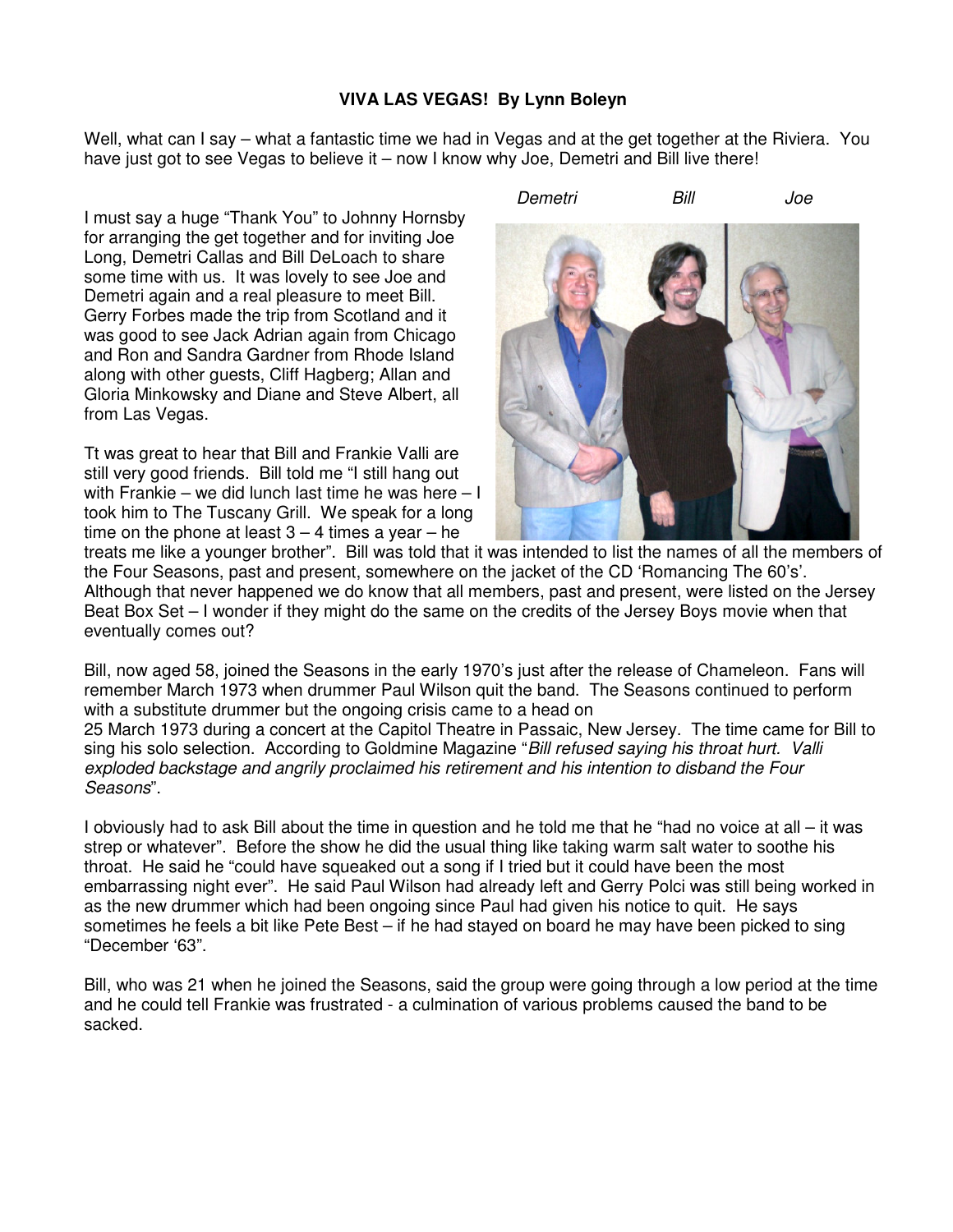Ken Roberts was the Manager at the time, who was also sacked. Bill did ask if anyone knew where Ken was and what he was doing now. If anyone has any information please let me know and I will pass details onto Bill. Of course, as we now know Frankie was suffering with his hearing at that time and his 13 year marriage had collapsed. Fortunately, Frankie's "retirement" only lasted a matter of weeks and "How Come" was released later in 1973. Bill said never did any recordings with the Four Seasons "just TV stuff and concerts". Unfortunately he never visited the UK. He is a tenor singer and did all Bob Gaudio's parts when he first joined the group. That's Bob's keyboard in the photo he is playing! His favourite song is "Rag Doll" and he said the one he enjoyed playing the most too.



Bill, Frankie, Joe and Demetri – Madison Square Gardens 1972

Bill also spoke to us about hanging out with Maurice Gibb of the Bee Gees who he says is a really great, funny guy. He told how the Bee Gees once heard them warming up in the shower room at a venue singing "C'mon Marianne" and said how good they sounded. Maurice said "Was that you singing in the shower" and added "You're one of them now" – one of The Four Seasons. He said he was honoured to have met so many people like the Bee Gees,

Chuck Berry; Sly & Family Stone and Mott The Hoople.

Bill has lived in Vegas for 27 years – Tommy DeVito has lived there for 35 years but Bill said they have never met. Joe and Demetri were hoping that Tommy DeVito could have joined us for our get together but unfortunately he was not able to join us as he was entertaining guests out of town. However, I did ask Joe to pass on our best wishes to Tommy. Now I bet he has a few stories he could tell – perhaps next time Tommy?!

Joe and Demetri, of course, had some wonderful stories to tell us too – like the time they flew with Frank Sinatra. They were the first rock act to play at The Waldorf where Sinatra was spending the Summer. He invited the Seasons for a drink and asked how they got to their gigs. "By commercial airplane" they told him. He then offered them the use of his twin engine Lear jet along with his pilot and co-pilot. The plane was always loaded up with drink and crystal glasses with "Come Fly With Me" etched on them! Joe said they flew on Sinatra's plane for around  $4-5$  months but very sadly the plane crashed into mountains in Las Vegas when the pilot was flying Frank Sinatra's Mother, Dolly, from Palm Springs, killing all on board in January 1977.

Talking of planes – Demetri told us that Clay Jordan lost 3 guitars on an aeroplane and 3 of his own guitars also went missing! Wonder where they are now? He also tells me that "a teenaged Bill DeLoach witnessed the entire original Woodstock presentation in 1969". He sends his regards and thanks to all.

Joe also told us how Tommy, Frankie and Bob would always be scamming and playing jokes on Joe Cass, who sadly passed away recently following a heart attack. He was a great drummer and played on Genuine Imitation Life Gazette. Joe has also asked me to pass on his regards to all.